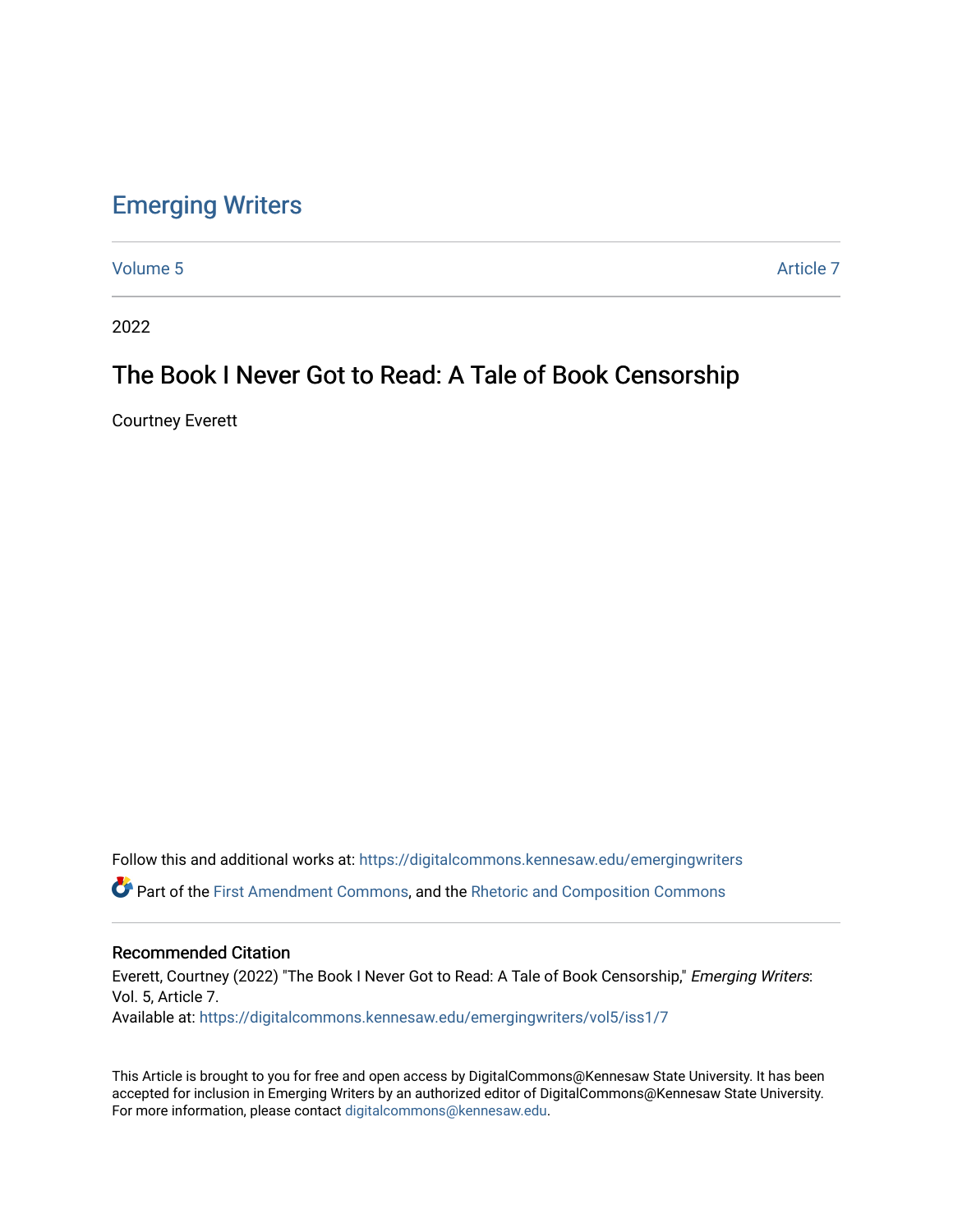# The Book I Never Got to Read: A Tale of Book Censorship

by Courtney Everett

As time continues, society progresses, and the world evolves, the present day will be etched in history through literature and records. The telling of history, stories, and lessons has been around for centuries, and so has the opposition to it. Literary censorship is still present today and affects the lives of students across the United States. Book censorship has been the topic of many debates, raising questions about the First Amendment, such as in the event of the court case *Minarcini v. Strongsville City School District* (6<sup>th</sup> Circuit) in 1976. This federal court case ruled that "school board officials do not have unfettered discretion to remove books from library shelves simply because they find the books objectionable" after school board members in Strongsville, Ohio, went to have books removed from the school library and curriculum (Hudson). However, this does not stop individuals from challenging and having books removed and censored from students across the country yearly. Book banning and censorship is harmful to students and should be put to an end, as it causes students to be less informed of today's society, disables the most prominent connection humans have with the history of the world, and blindly erases the stories and lessons authors write to share with their audiences.

Literature reflects the ideas, perspectives, and actions of people within the world. There have been many challenged books that have educational value for this generation of students and those to come after, yet they are removed from schools and libraries due to the challenge from people with opposing views. For example, the novel *1984* by George Orwell is one that has a spot on the list of the top one hundred most banned and challenged books of the past decade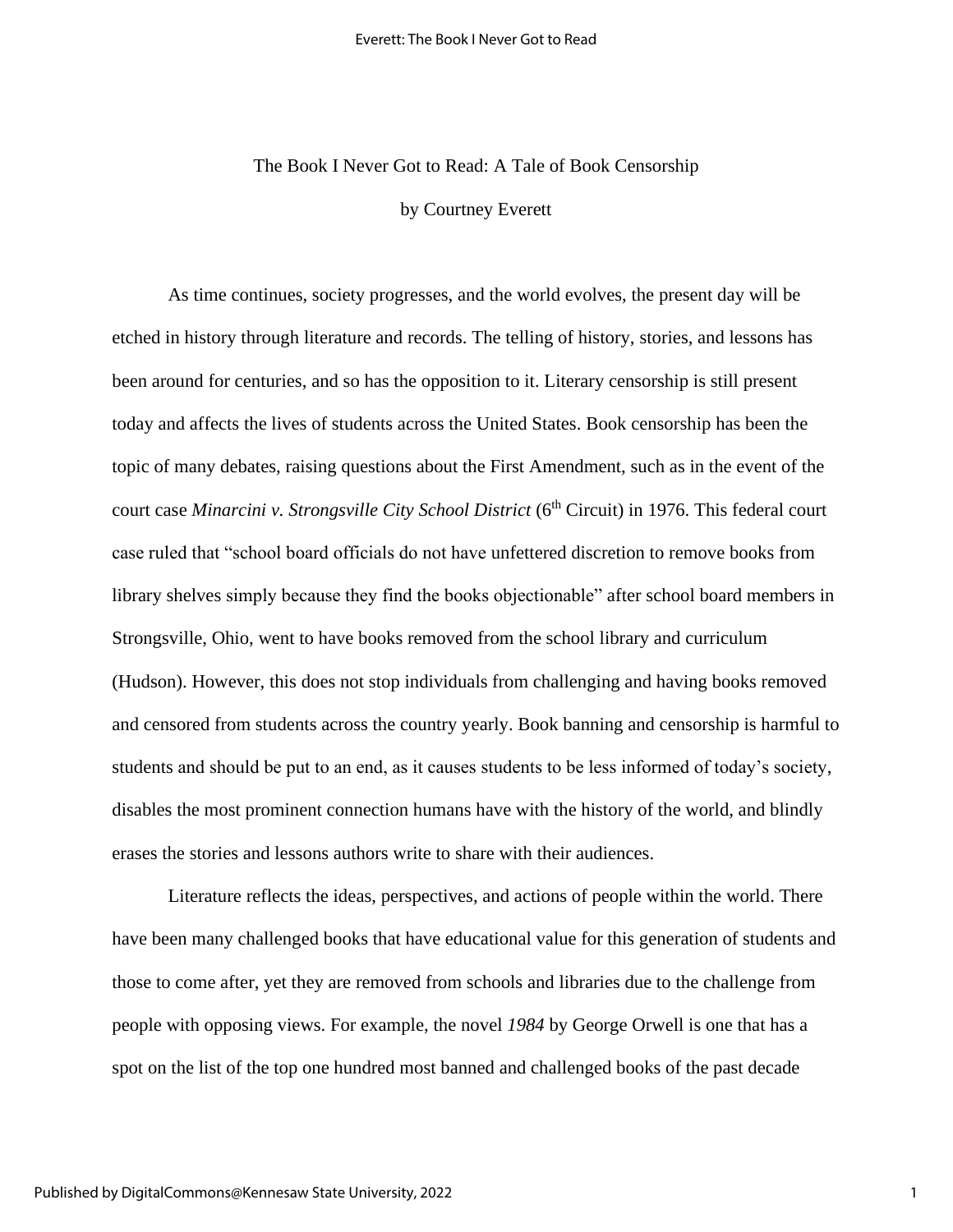("Banned and Challenged Classics"). This book demonstrates the dangers of a government with complete and total control and how a society can be negatively impacted by it. This novel is taught and analyzed in many schools, however not all, because of the protests of parents and school board members for the novel's "political and social themes and sexual content" (Poling). This has resulted in students losing access to the novel, as well as the lessons it teaches about governments, censorship, and freedom.

This is not the only book removed from the hands of students that takes away the educational views they provide. When books are challenged, the main purpose of the literature is overlooked and forgotten, and students are deprived of themes that have been studied throughout time. "Banning core novels from school would undoubtedly lower the quality of education for many years to come," Vincent Wang explains in his article regarding book censorship. As more literature with educational and informational purposes become censored, knowledge begins to dwindle, and the students are no longer receiving the best quality of education that schools could provide them with.

Written works provide a glimpse into history, a time that remains unknown without the tales and artifacts that have been left behind. Novels take historical events and shape them into content that can be read and understood by people today, yet many of these books that do so are challenged, which can lead to the removal of the book, changes in school curriculum, and less access to history for students. A classic novel constantly under fire for being taught in schools is *To Kill a Mockingbird* by Harper Lee. This book has remained one of the most challenged, removed, and banned books in the United States for its racial themes and use of racial slurs (Downs). This book, however, highlights many important aspects of the period it was set in, and the content present in it is appropriate for that time in history. Teaching the differences between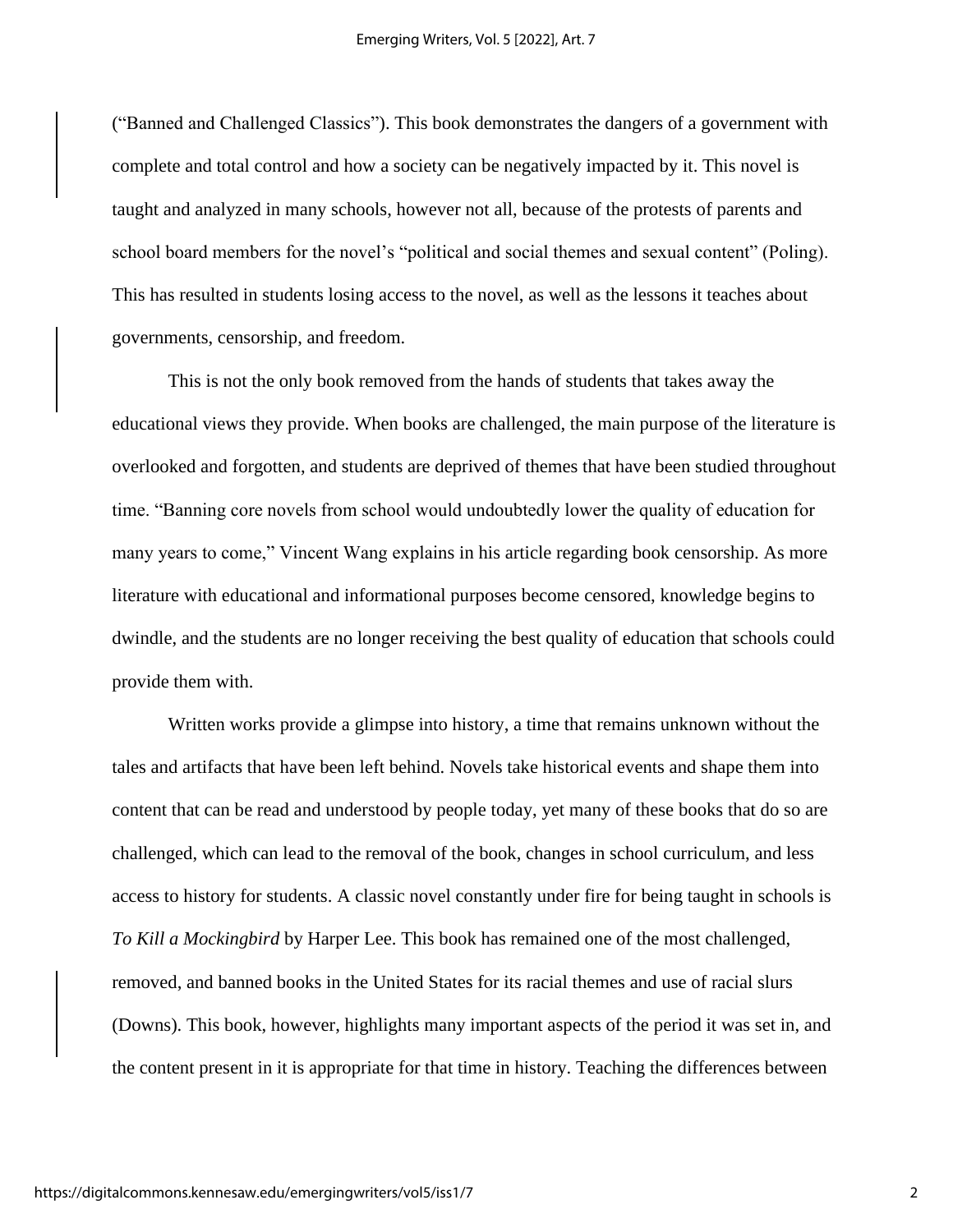societal norms and acceptance throughout history requires the acknowledgement of parts of history that people view as wrong, uncomfortable, and inappropriate, but that does not change the fact that it existed once upon a time. In an interview done by digital reporter and producer for PBS NewsHour, Kenya Downs, Chris Sergel, the Dramatic Publishing vice president at the time, touches on this view. "Being uncomfortable with history is not means to change it. People need to figure out how to confront issues," Sergel states (Downs). Teaching history to students allows for past lessons to be understood, lessens the chance of repeating mistakes in history, and creates an opening for students to form their own opinions on history, the current present, and the future.

Not only is literature meant to teach, but it is also used to inspire and create atmospheres for students outside of reality. Reading can be seen as a mental escape route in which people look for familiarity, comfort, and safety in the words on a page. This can be created through tales shared by authors that readers connect to or relate to. Many novels for young readers with such purposes have been challenged, and students have lost access to these books that inspire them and possibly teach them more about themselves. Books that deal with self-discovery and identity remain some of the most challenged books, especially those dealing with embracing cultures and LGBTQ+ themes ("Infographics"). According to the American Library Association, out of the top ten most challenged books of 2019, eight of those books were challenged for including themes that relate to the LGBTQ+ community ("Infographics"). The number one challenged book of 2019 was *George* by Alex Gino. It was challenged, banned, restricted, and hidden due to its LGBTQ+ central theme, conflicting with religious viewpoints, and for having a transgender protagonist ("Infographics"). People argued that "schools and libraries should not 'put books in a child's hand that require discussion'" ("Infographics"). The censorship of identities that exist is not only hurtful to children who are growing up being sheltered away from people because of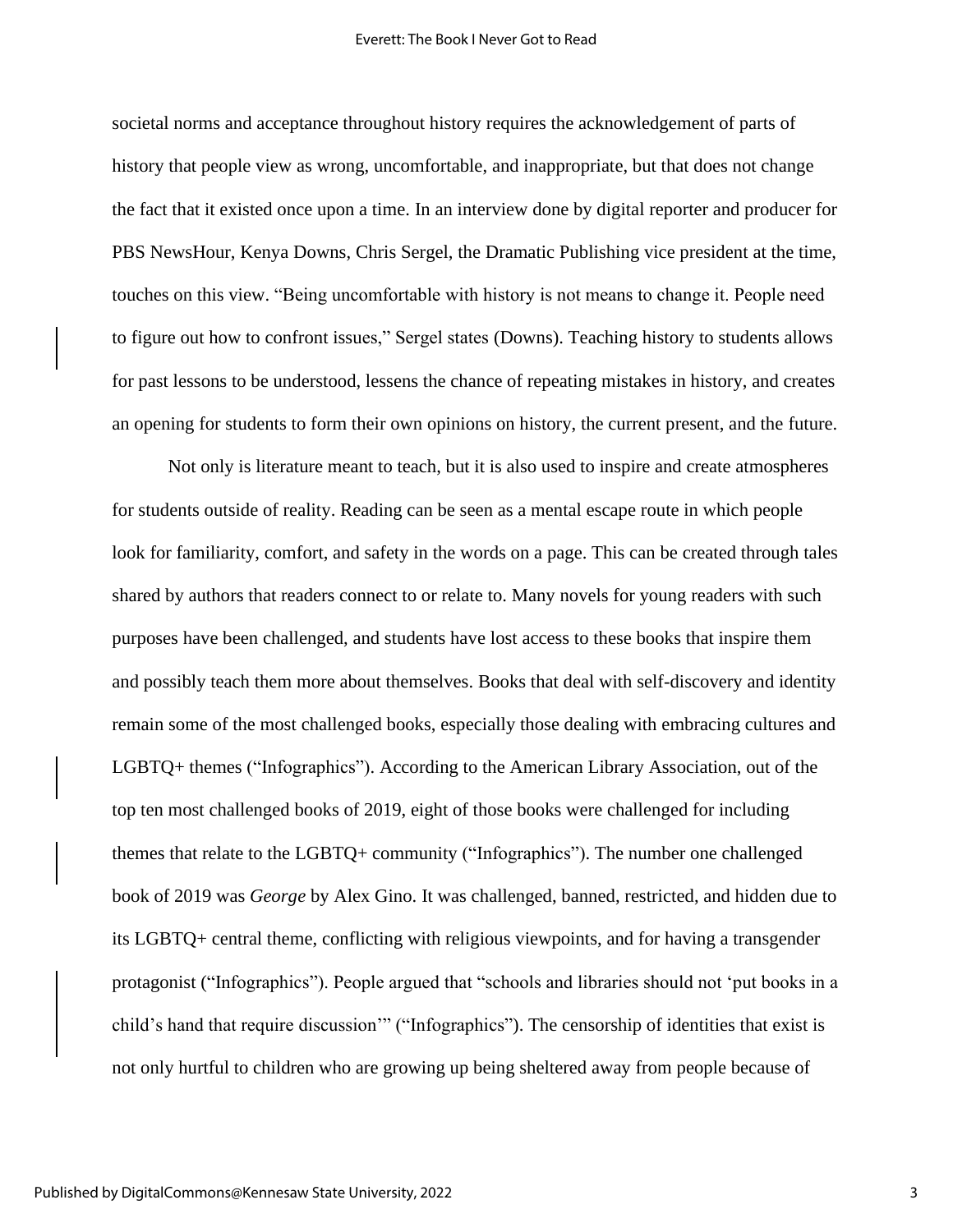adults' opposing views, but this is harmful to people who have these identities that many individuals try to keep hidden in media and literature. The censorship of human identities causes future generations to grow up associating such identities with negativity and meant to be hidden when that should not be the case. In an article on book censorship, Meg Metcalf, a collections specialist and women, LGBTQ+, and gender studies librarian, says "It's an emotional, psychological feeling when you can't see yourself in history. And people come to the library to see themselves in history" (Good). The constant censorship of the way of life for different people takes away their right to be noted in history. Opposing views should not dictate the erasure of identities.

Many people behind the constant challenges of books are parents. Behind patrons and organizations, parents are the second most group that initiates the challenging of a book ("About Banned and Challenged Books"). As the adults in charge of their children's well-being, it is understood that parents are the ones that take initiative in protecting their children from content they believe they should not be exposed to in books. Parents censoring books with certain content from their children is a given right, as they are the one with full authority over their children after all. However, the protection of their child does not hinge on the protection of everyone else. Censoring books does not only get them removed from the hands of one student, but the hands of a community of students. Challenging books and novels put them at risk from being removed, hidden, and banned in school libraries, curriculums, and public libraires. This affects more than just one student or one family. The opinion of one parent on a particular issue can cause the restriction of access other students have to literature that could possibly alter their perspectives and change their lives. This is unfair to communities across the United States and should no longer be allowed. Challenges from specific individuals should be handled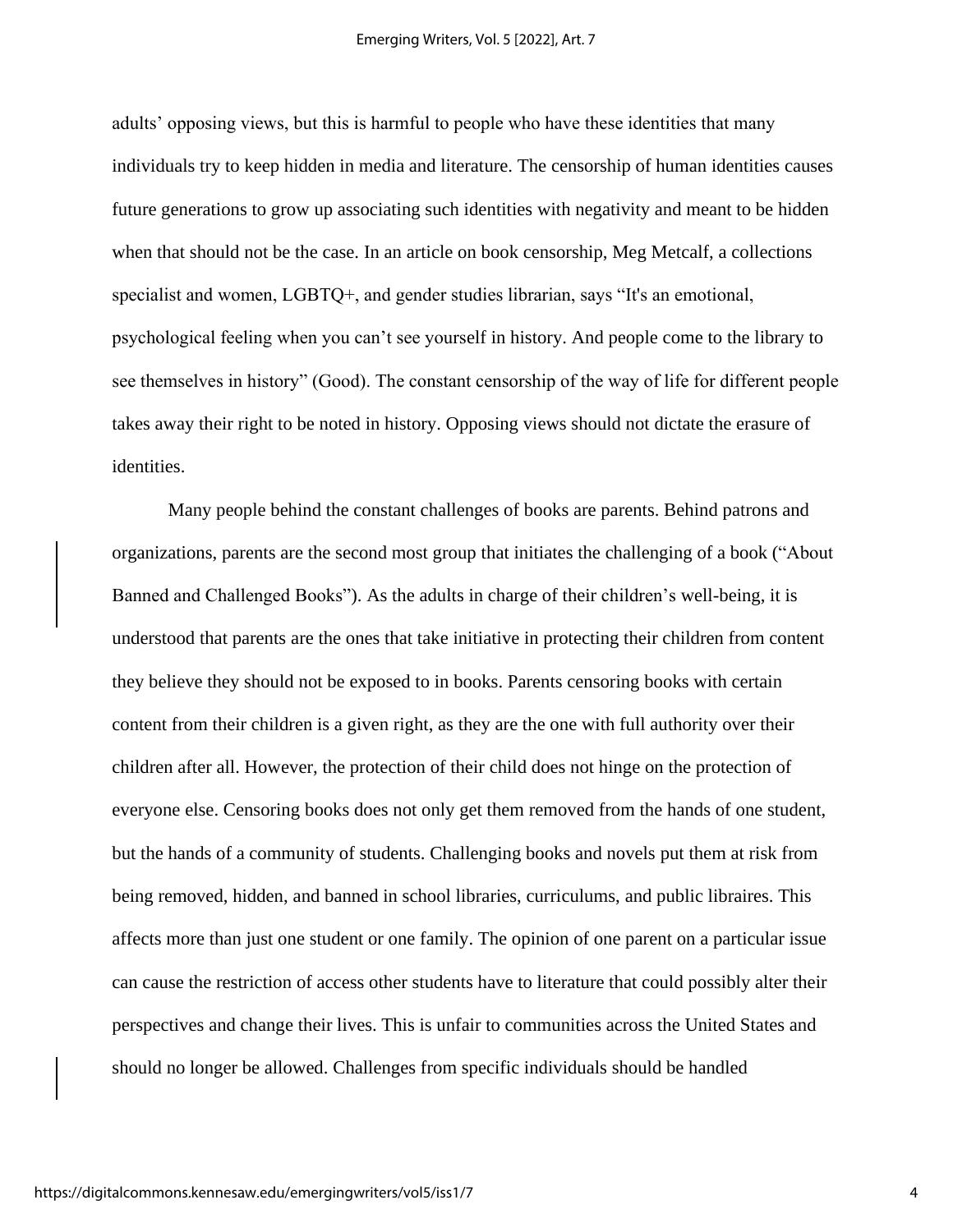individually and not cause every other student to face the consequences of someone else's opposing viewpoints. "Libraries and their governing bodies shall ensure that only parents and guardians have the right and the responsibility to determine their children's—and only their children's—access to library resources," the American Library Association states ("Access to Library Resources.") Parents protecting their own children is a family matter, and there is no need to involve the rest of the community in it.

The censorship in literature has been around for longer than society can imagine; however, as time changes, people need to change as well. Humans will constantly have to adapt to the changes being made around the world and in people. As the present continues to grow into the past, lessons and tales will continue to be etched into pages and shared, and not everyone will agree with it all. There will always be opinions and different perspectives, but it is time to acknowledge them instead of casting them away. Embrace history, support identities, and acknowledge that knowledge is power. Students have a right to education, whether it be about different time periods or different cultures and communities. Challenging, banning, and hiding books from students must come to an end. Through reading, students get a glimpse of what the world beyond their daily life holds, and nothing should take that away from them. Help stop the ban on books today by spreading awareness and visiting https://www.ala.org/advocacy/publicawareness to bring a change. Every story deserves to be told.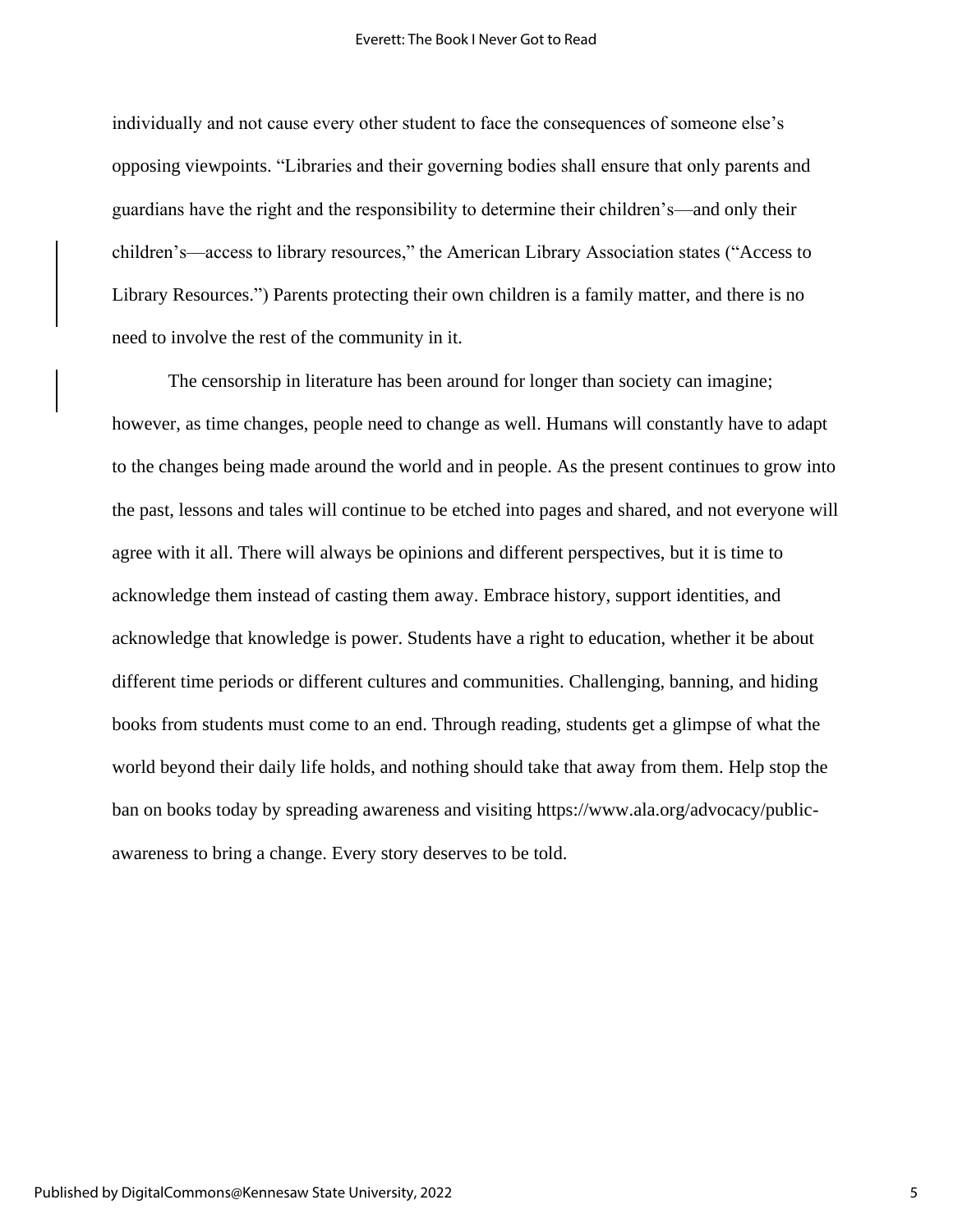#### Works Cited

"Access to Library Resources and Services for Minors: An Interpretation of the Library Bill of Rights"*.* American Library Association, 2022, *ala.org*, https://www.ala.org/advocacy/intfreedom/librarybill/interpretations/minors

"About Banned and Challenged Books." Banned and Challenged Books: A Website of the ALA Office for Intellectual Freedom, 2022, *ala.org*,

https://www.ala.org/advocacy/bbooks/aboutbannedbooks.

"Banned and Challenged Classics*.*" American Library Association, 2022, *ala.org*, https://www.ala.org/advocacy/bbooks/frequentlychallengedbooks/classics.

- Downs, Kenya. "'To Kill a Mockingbird' Remains Among Top Banned Classical Novels." *PBS NewsHour*, 19 Feb. 2016, https://www.pbs.org/newshour/education/to-kill-amockingbird-remains-among-top-banned-classical-novels.
- Good, Hannah. "Book Banning Isn't a Thing of the Past. We Spoke to Authors Who Have Experienced It." *The Lily*, 25 Sep. 2021, https://www.thelily.com/book-banning-isnt-athing-of-the-past-we-spoke-to-authors-who-have-experienced-it/.

Hudson Jr., David. "Minarcini v. Strongsville City School District (6th Circuit) (1976)." *The First Amendment Encyclopedia*, 2009, https://mtsu.edu/firstamendment/article/1539/minarcini-v-strongsville-city-school-district-6th-circuit.

"Infographics: Censorship by the Numbers 2019." Banned and Challenged Books: A Website of the ALA Office for Intellectual Freedom, 2022, *ala.org*, [https://www.ala.org/advocacy/bbooks/frequentlychallengedbooks/statistics.](https://www.ala.org/advocacy/bbooks/frequentlychallengedbooks/statistics)